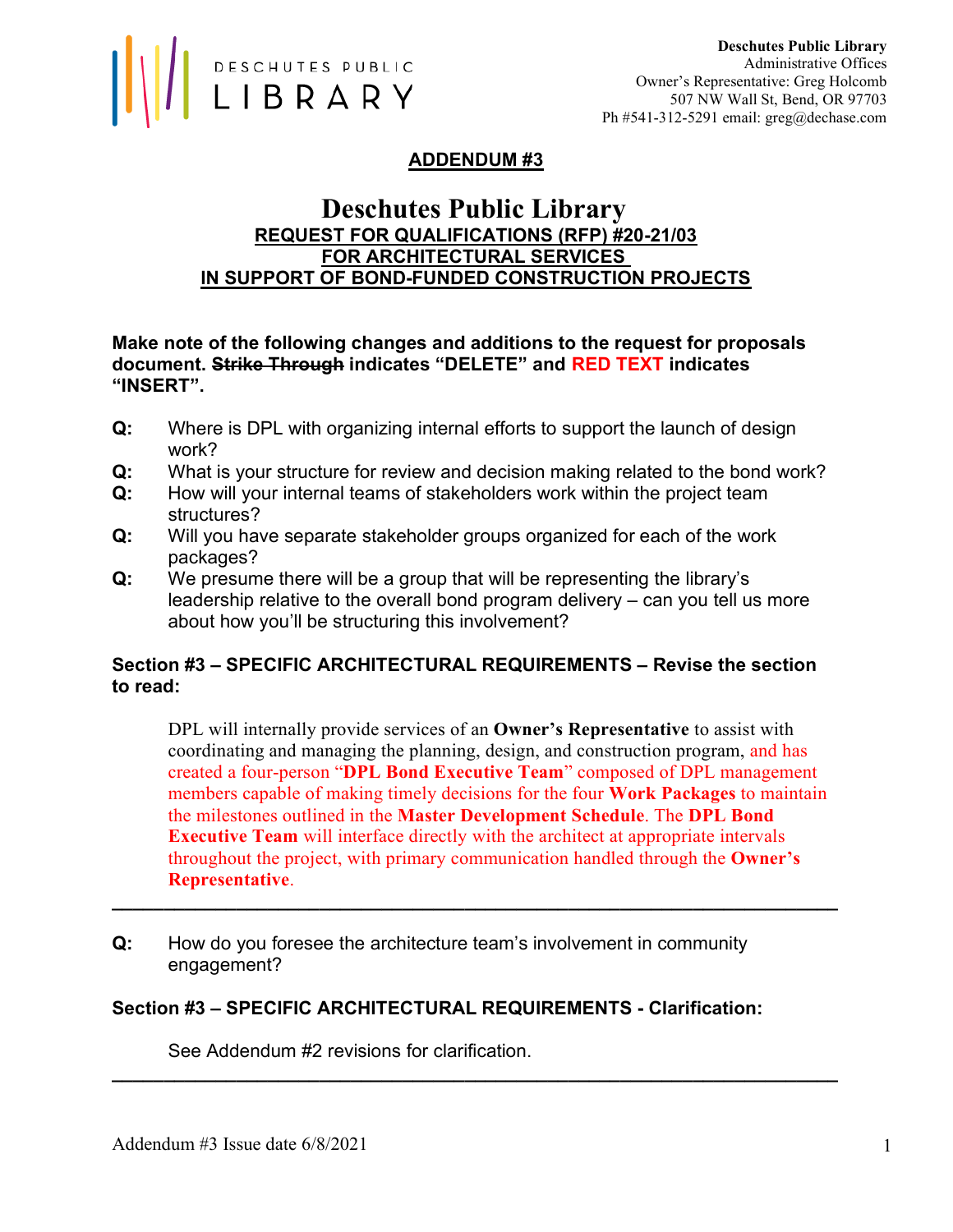

- Q: It is understood that a FFE Purchasing manager will be hired by the client. With this role in place, what is the desired level of involvement from the architect during the FFE procurement phase?
- Q: Assuming a FFE bid package will be produced, will this include both systems and ancillary furniture?

## Section #3 – SPECIFIC ARCHITECTURAL REQUIREMENTS - Clarification:

Refer to Addendum #2 changes and additions. The FFE bid package will include both systems and ancillary furniture.

\_\_\_\_\_\_\_\_\_\_\_\_\_\_\_\_\_\_\_\_\_\_\_\_\_\_\_\_\_\_\_\_\_\_\_\_\_\_\_\_\_\_\_\_\_\_\_\_\_\_\_\_\_\_\_\_\_\_\_\_\_\_\_\_\_\_\_\_\_\_

Q: Do you have a formula you will be using to score the fee proposals? You mentioned in the pre-proposal meeting that lowest fee will score the best, but how do you anticipate assigning points?

## Section #7 - SPECIFIC SUBMITTAL REQUIREMENTS - Clarification:

The fee scoring formula will be provided to the 3 finalists upon the invitation to submit pricing.

Q: Given the duration of the contract, will the design team be able to submit multiple rate tables for the duration of the contract or will only one rate table be allowed?

\_\_\_\_\_\_\_\_\_\_\_\_\_\_\_\_\_\_\_\_\_\_\_\_\_\_\_\_\_\_\_\_\_\_\_\_\_\_\_\_\_\_\_\_\_\_\_\_\_\_\_\_\_\_\_\_\_\_\_\_\_\_\_\_\_\_\_\_\_\_

### Appendix #2 – Schedule of Hourly Rates - Clarification:

Provide a single rate table indicating hourly rates that will be applicable throughout the duration of the project as indicated in Appendix #3 R1 Master Development Schedule.

\_\_\_\_\_\_\_\_\_\_\_\_\_\_\_\_\_\_\_\_\_\_\_\_\_\_\_\_\_\_\_\_\_\_\_\_\_\_\_\_\_\_\_\_\_\_\_\_\_\_\_\_\_\_\_\_\_\_\_\_\_\_\_\_\_\_\_\_\_\_

Q: When will the CM/GC be on-boarded?

### Appendix #3 – Revision:

Refer to Appendix #3 R1 Master Development Schedule issued in Addendum #3.

Q: For the consultant fees in Appendix 4, Is a full breakdown of each consultant's fee per all nine Design Phases required for this proposal fee submission? There is a note on this spreadsheet indicating this requirement, but it is unclear if this is required for the proposal or for a later date by only the selected firm? "\*all consultant fee to be broken down per phase as above"

\_\_\_\_\_\_\_\_\_\_\_\_\_\_\_\_\_\_\_\_\_\_\_\_\_\_\_\_\_\_\_\_\_\_\_\_\_\_\_\_\_\_\_\_\_\_\_\_\_\_\_\_\_\_\_\_\_\_\_\_\_\_\_\_\_\_\_\_\_\_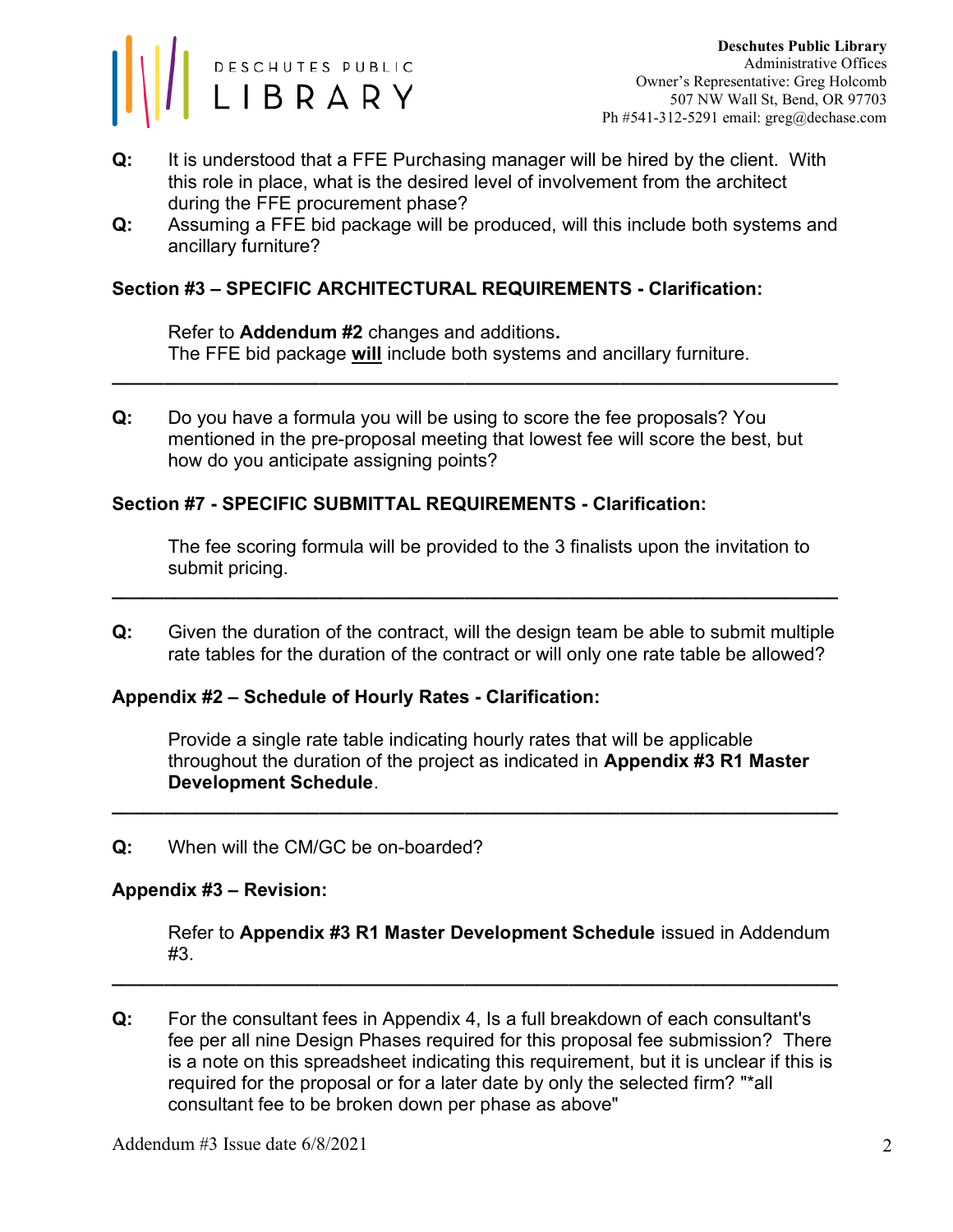

## Appendix #4 – Clarification:

A full breakdown of each consultant's fee per all nine Design Phases is required for this proposal fee submission.

Q: Please confirm what is included in the 'Color' consultant scope noted in Appendix 4.

\_\_\_\_\_\_\_\_\_\_\_\_\_\_\_\_\_\_\_\_\_\_\_\_\_\_\_\_\_\_\_\_\_\_\_\_\_\_\_\_\_\_\_\_\_\_\_\_\_\_\_\_\_\_\_\_\_\_\_\_\_\_\_\_\_\_\_\_\_\_

## Appendix #4 –Clarification:

Proposers may edit specific job roles as needed.

Q: It is understood that the projects will not be obtaining any LEED certification, but LEED checklists are required. Does DPL have specific LEED levels for which they hope to get equivalency for each work package?

\_\_\_\_\_\_\_\_\_\_\_\_\_\_\_\_\_\_\_\_\_\_\_\_\_\_\_\_\_\_\_\_\_\_\_\_\_\_\_\_\_\_\_\_\_\_\_\_\_\_\_\_\_\_\_\_\_\_\_\_\_\_\_\_\_\_\_\_\_\_

### Appendix #5 –Clarification:

DPL hopes to achieve a minimum equivalent LEED Silver rating for the various work packages.

\_\_\_\_\_\_\_\_\_\_\_\_\_\_\_\_\_\_\_\_\_\_\_\_\_\_\_\_\_\_\_\_\_\_\_\_\_\_\_\_\_\_\_\_\_\_\_\_\_\_\_\_\_\_\_\_\_\_\_\_\_\_\_\_\_\_\_\_\_\_

- Q: Does the scope for A.8.01 Graphic Design Services include all signage associated with the Library collection and/or on top of shelving?
- Q: For A.8.01 Graphic Design Services, is it correct to assume that we are designing one signage system for the entire library system involving signage guidelines that will be used at all branches?

### Appendix #5 – Section A8.01 - Clarification:

The scope for A.8.01 Graphic Design Services **does** include all signage associated with the Library collection and/or on top of shelving. A single signage system will be designed for the entire library system involving signage guidelines that will be used at all branches.

Q: A Roofing-Waterproofing consultant scope is defined in section A.8.11 of the Appendix 5, contract form. Does DPL want waterproofing consultant services for the remaining envelope on all the work packages? If so, can you provide an outline of this scope for each package?

\_\_\_\_\_\_\_\_\_\_\_\_\_\_\_\_\_\_\_\_\_\_\_\_\_\_\_\_\_\_\_\_\_\_\_\_\_\_\_\_\_\_\_\_\_\_\_\_\_\_\_\_\_\_\_\_\_\_\_\_\_\_\_\_\_\_\_\_\_\_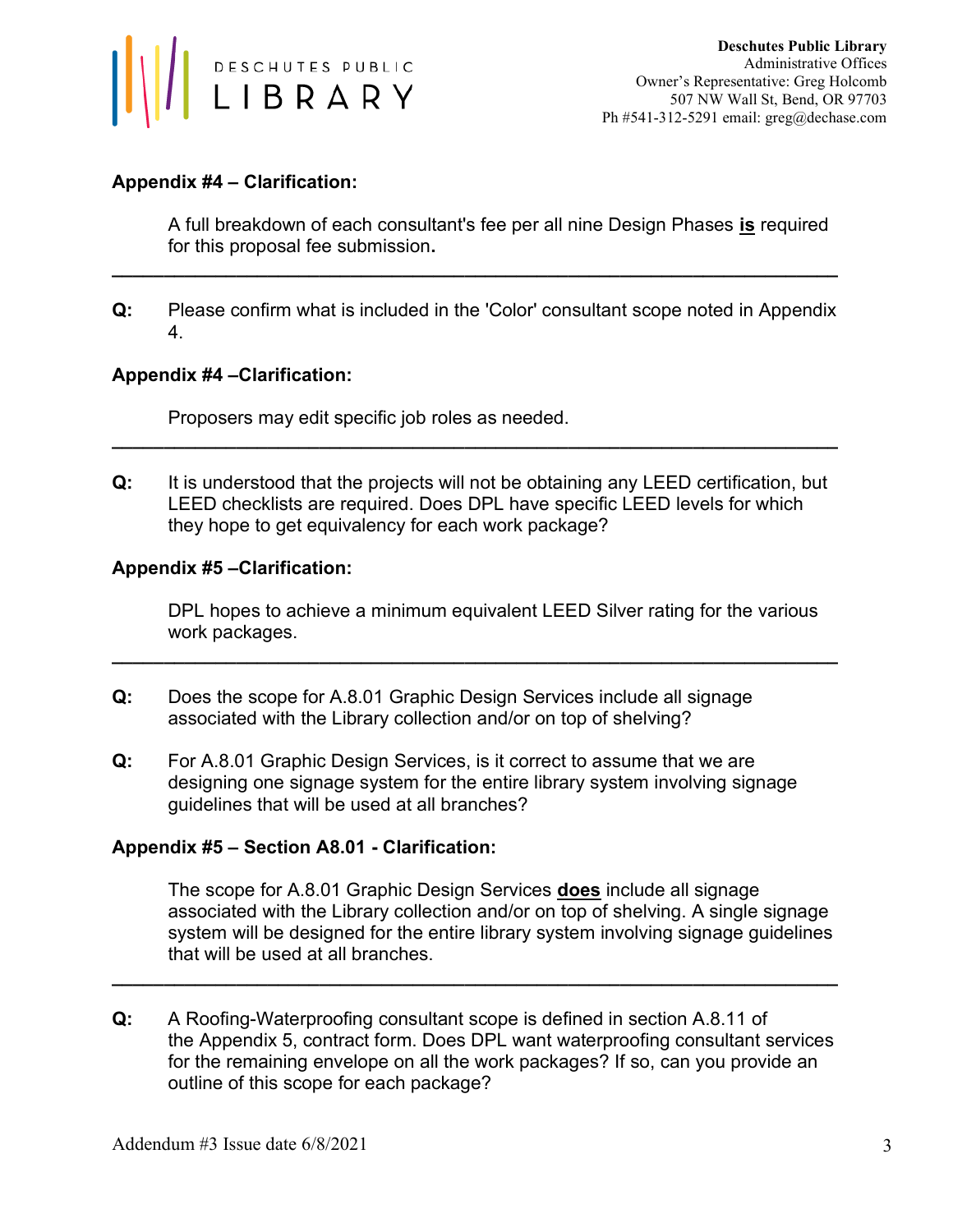

# Appendix #5 – Section A8.11 - Clarification:

 DPL would like to engage waterproofing consultant(s) for the roof and building envelope on all the work packages. Additional services may be required as determined by DPL and the awarded project team.

Q: Is the scope of work for the Library Special Systems Consultant limited to A.8.13 Automated Material Handling System Services listed under "supplemental service" on pg. 30 of the Appendix 5? Are there any additional scope of service included for the Library Special Systems Consultant?

\_\_\_\_\_\_\_\_\_\_\_\_\_\_\_\_\_\_\_\_\_\_\_\_\_\_\_\_\_\_\_\_\_\_\_\_\_\_\_\_\_\_\_\_\_\_\_\_\_\_\_\_\_\_\_\_\_\_\_\_\_\_\_\_\_\_\_\_\_\_

## Appendix #5 – Section A8.13 - Clarification:

The scope of work for the Library Special Systems Consultant is limited to A.8.13 Automated Material Handling System Services listed under "supplemental service" on pg. 30 of the Appendix 5. Additional services may be required as determined by DPL and the awarded project team.

Q: In Appendix 5, Page 25 states "fully coordinated …3D model in Revit." With an overall LOD of 350 and major systems at LOD 400. A typical LOD for this type of project is 250. In our experience, a LOD of 350 or 400 is onerous and often unnecessary and will result in additional BIM modelling fees. Please confirm this LOD of 350 and 400 as noted is required or if a LOD 250 is acceptable.

\_\_\_\_\_\_\_\_\_\_\_\_\_\_\_\_\_\_\_\_\_\_\_\_\_\_\_\_\_\_\_\_\_\_\_\_\_\_\_\_\_\_\_\_\_\_\_\_\_\_\_\_\_\_\_\_\_\_\_\_\_\_\_\_\_\_\_\_\_\_

### Appendix #5 – Page 25 –Clarification:

A LOD of 250 is acceptable. CMGC will be contracted to provide a Revit model with a LOD of 350. Architect will support CMGC as needed in their execution.

Q: In the Bidding section of Appendix 5, possible phased construction is noted. What should be assumed for phasing, multiple bid sets, etc. for the purposes of providing a fee?

\_\_\_\_\_\_\_\_\_\_\_\_\_\_\_\_\_\_\_\_\_\_\_\_\_\_\_\_\_\_\_\_\_\_\_\_\_\_\_\_\_\_\_\_\_\_\_\_\_\_\_\_\_\_\_\_\_\_\_\_\_\_\_\_\_\_\_\_\_\_

### Appendix #5 – Bidding –Clarification:

DPL reserves the right to employ any project delivery methods that are in the best interest of the project. Refer to the phasing indicated in **Appendix #3 R1** Master Development Schedule for the purposes of providing a fee.

\_\_\_\_\_\_\_\_\_\_\_\_\_\_\_\_\_\_\_\_\_\_\_\_\_\_\_\_\_\_\_\_\_\_\_\_\_\_\_\_\_\_\_\_\_\_\_\_\_\_\_\_\_\_\_\_\_\_\_\_\_\_\_\_\_\_\_\_\_\_

Q: Are full energy analysis and life cycle cost analysis required for all work packages including all existing buildings?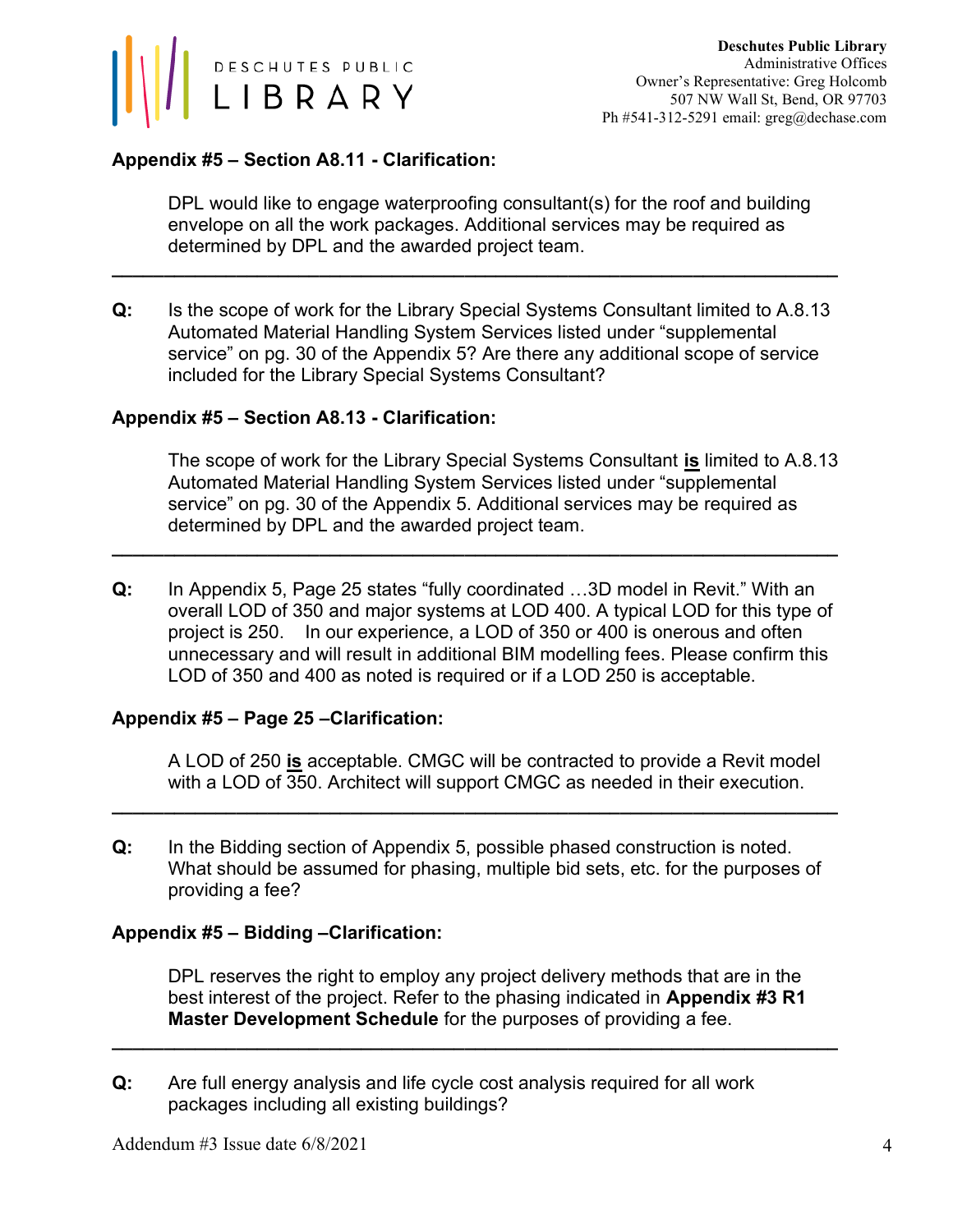

## Appendix #5 – Bidding –Clarification:

Energy analyses and life cycle cost analyses are required for Work Packages 1, 2 and 3.

Q: Is the intent to perform energy modeling and life cycle cost analysis updates at every design phase?

\_\_\_\_\_\_\_\_\_\_\_\_\_\_\_\_\_\_\_\_\_\_\_\_\_\_\_\_\_\_\_\_\_\_\_\_\_\_\_\_\_\_\_\_\_\_\_\_\_\_\_\_\_\_\_\_\_\_\_\_\_\_\_\_\_\_\_\_\_\_

## Appendix #5 – Bidding –Clarification:

The intent is to develop energy modeling requirements in the Schematic Design phase, with the modeling and life cycle cost analyses completed by the end of the Design Development phase. The modeling and analyses will be checked to verify compliance during the Construction Documents phase.

Q: The total budget for project engineering and design fees for all project consultants is noted for each work package. Is the intent for our total team fees to be in line with these limits?

\_\_\_\_\_\_\_\_\_\_\_\_\_\_\_\_\_\_\_\_\_\_\_\_\_\_\_\_\_\_\_\_\_\_\_\_\_\_\_\_\_\_\_\_\_\_\_\_\_\_\_\_\_\_\_\_\_\_\_\_\_\_\_\_\_\_\_\_\_\_

### Appendix #5 – Section 1 F –Clarification:

DPL's budgets for project engineering and design fees for all project consultants in the work packages are inclusive of all engineering and design costs, including escalation, incurred throughout the duration of the project as indicated in the Appendix #3 R1 Master Development Schedule.

Q: Our contracts team would like you to consider some suggested alterations to language regarding indemnity and insurance provisions. Will there be an opportunity to review or alter any contract language included in the RFP during the negotiation phase?

\_\_\_\_\_\_\_\_\_\_\_\_\_\_\_\_\_\_\_\_\_\_\_\_\_\_\_\_\_\_\_\_\_\_\_\_\_\_\_\_\_\_\_\_\_\_\_\_\_\_\_\_\_\_\_\_\_\_\_\_\_\_\_\_\_\_\_\_\_\_

### Appendix #5 – No Change.

Q: Is DPL anticipating having commissioning on all 4 work packages? What level of design team support is anticipated for the commissioning process?

\_\_\_\_\_\_\_\_\_\_\_\_\_\_\_\_\_\_\_\_\_\_\_\_\_\_\_\_\_\_\_\_\_\_\_\_\_\_\_\_\_\_\_\_\_\_\_\_\_\_\_\_\_\_\_\_\_\_\_\_\_\_\_\_\_\_\_\_\_\_